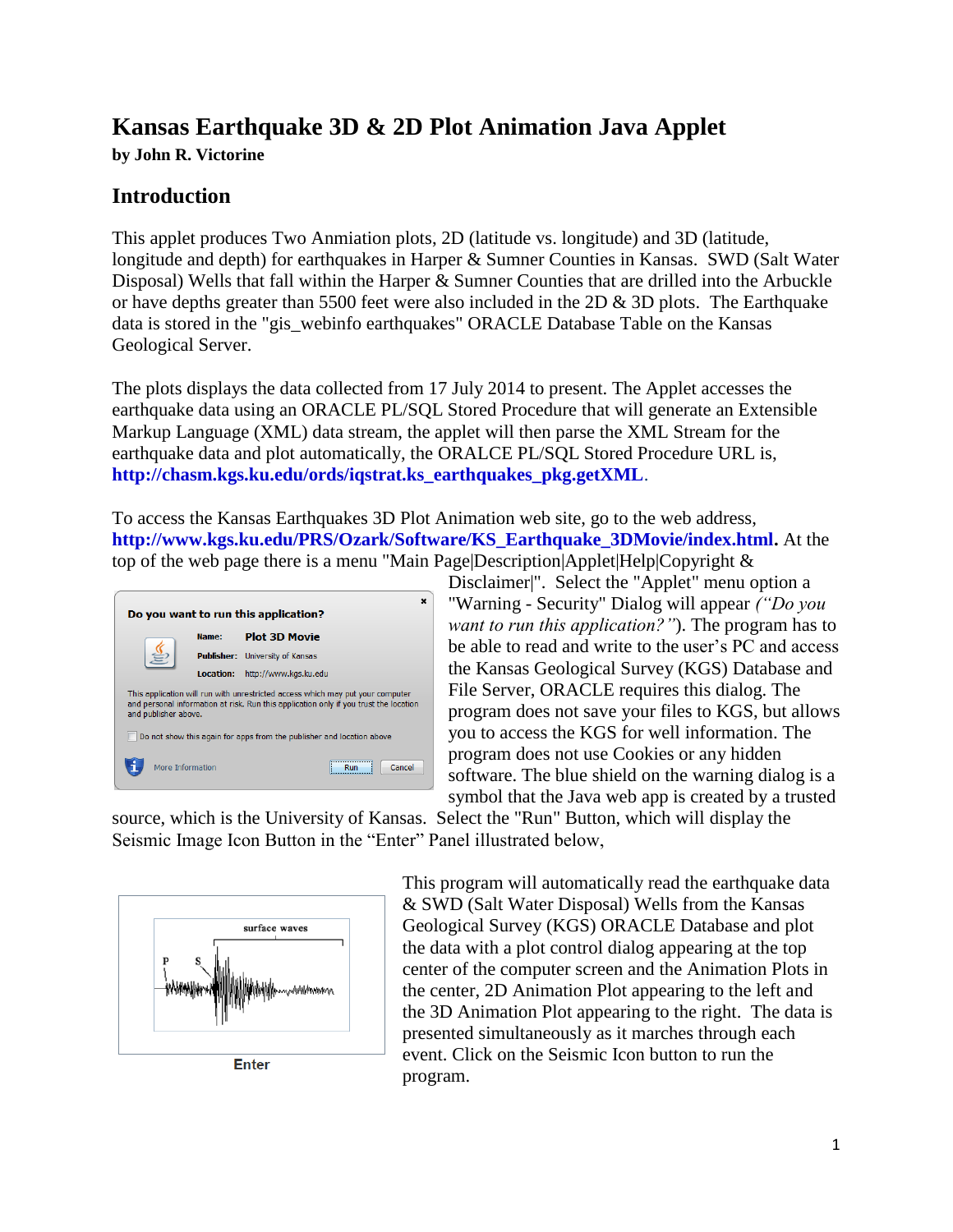To start the animation select the "Run" Button, which will turn yellow and the each earthquake will appear on both plots simultaneously with the date  $\&$  time appearing in the 3<sup>rd</sup> title on each plot. Select the "Pause" Button, which will turn yellow and pause the animation at the event. Select the "Run" Button to resume the animation. Select the "Stop" Button, which will turn yellow and reset to the first earthquake.

| <b>Plot Animation Control</b><br>Iś. |                           |
|--------------------------------------|---------------------------|
|                                      |                           |
| <b>Set Plot Limits</b>               | <b>Set Event to Start</b> |
| <b>Run</b><br><b>Stop</b><br>Pause   |                           |

**PDF** – capture a specific time event and make PNG images with the capability of converting each image into a PDF document.

**Stop animation**  $-$  stop animation and reset to beginning event.

Pause animation - stop animation at event.

**Run animation** - steps through each event at  $\frac{1}{2}$  second intervals.

d Previous - steps back one event. Next - steps forward one event. ь

晨

**Stop** 

**Pause** 

**Run** 

Set Plot Limits  $-$  Allows the user to change the plot limits as well as turning well symbols on or off.

Set Event to Start  $-$  Allows the user to select a specific event and display to 2D & 3D Plot.

This control panel allows the user to step to previous or next events as well as capturing the images as Portable Network Graphics (PNG) images.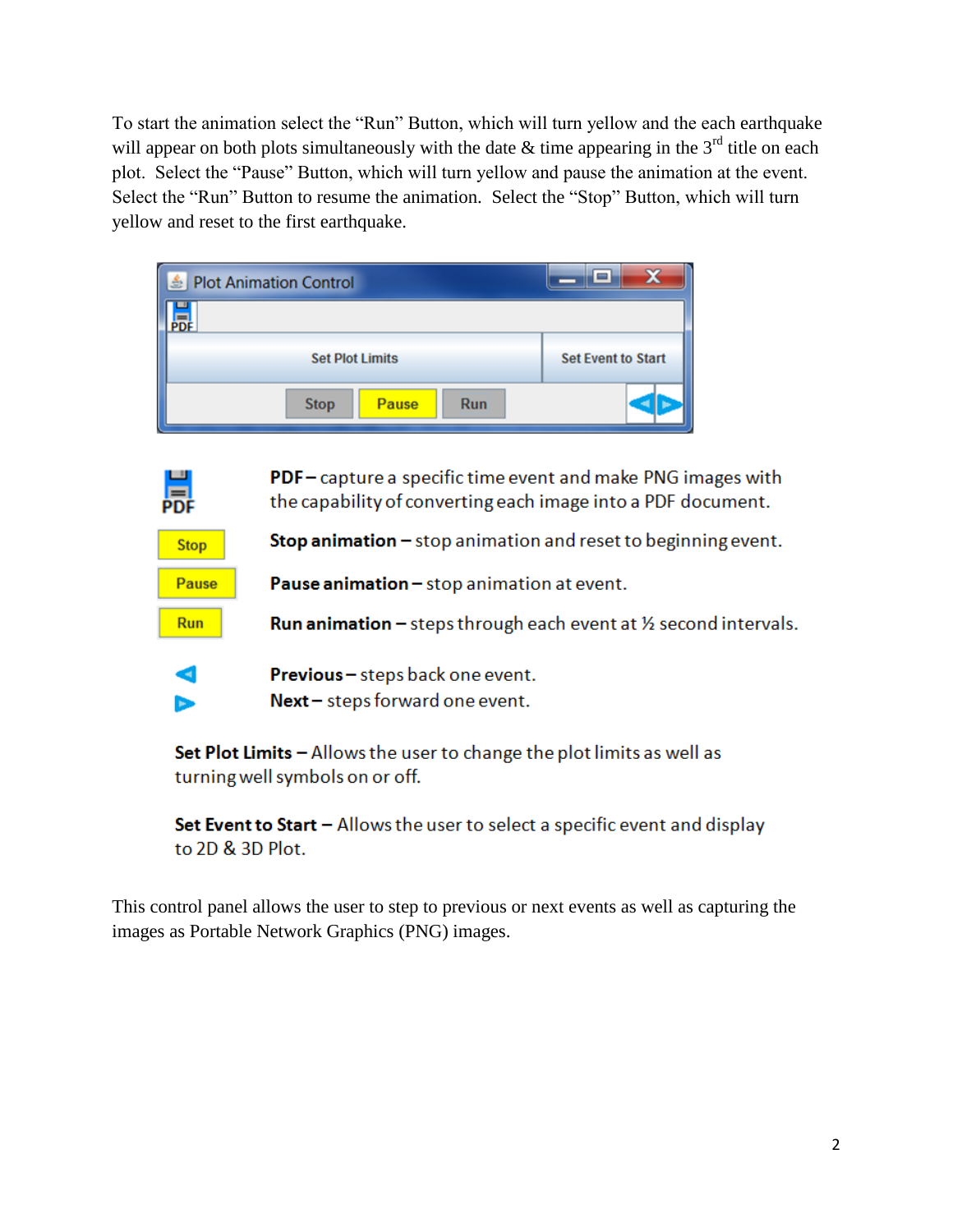

To change the limits of the plot area or turn the well symbols on or off, select the "Set Plot Limits" Button, which will display the Change Plot Limits Dialog. The user changes the scales, sets the well symbols radio buttons on or off and clicks on the "Apply Changes" to send the information back to the Animation Control Dialog, which will apply the user's limits to the animation.

NOTE: When the Change Plot Limits Dialog is displayed the Animation Control Buttons are disabled and when finished the Change Plot Limits Dialog disappears then the Animation Control Buttons are then enabled. If the animation is running when the "Set Plot Limits" button is selected, the Animation Control will automatically Stop the animation and disable the buttons and display the Change Plot Limits Dialog.